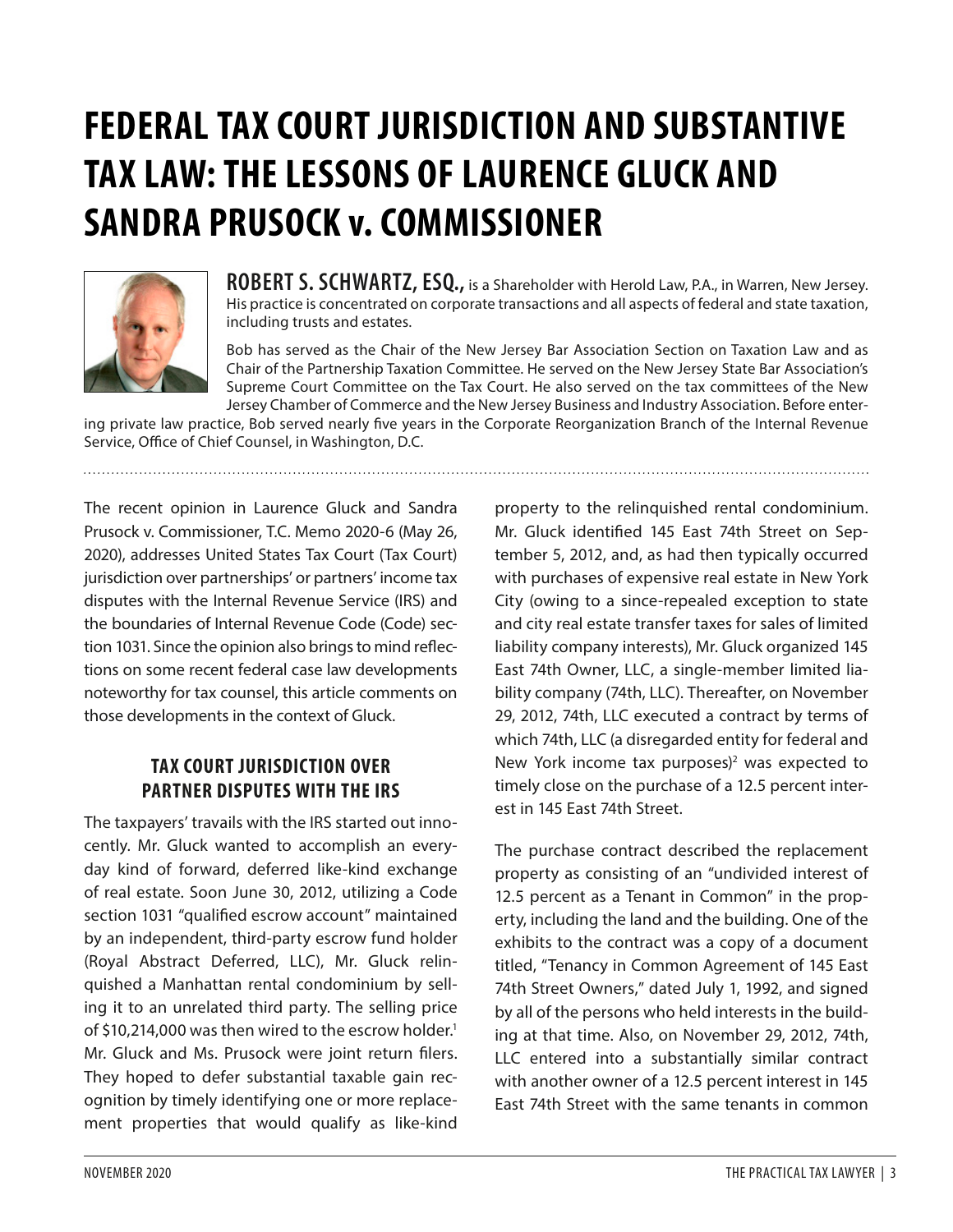ownership property description and tenants in common agreement annexed as an exhibit.

The taxpayers properly included with their 2012 Form 1040 the IRS like-kind exchange disclosure Form 8824. The form disclosed the transactions, describing the replacement property as "145 East 74th Street." Meanwhile, apparently unbeknownst to the taxpayers, their tax return preparer and all of the other taxpayer tax advisors, one "Greenberg & Portnoy" had followed its usual practice of filing IRS Form 1065, U.S. Return of Partnership Income, for 2012. This filing included IRS Form 8825, and listed "145 East 74th Street, New York, N.Y." as its sole rental property. Also forming part of the Form 1065 for 2012 were 15 Schedules K-1, which identified 74th, LLC as owning a zero percent interest in the "partnership" at the beginning of 2012 and a 50 percent partnership interest in it at the end of 2012.<sup>3</sup> The IRS selected the taxpayers' 2012 return for examination, and focused on their section 1031 forward, deferred like-kind exchange disclosures. The IRS linked the disclosure of the replacement property identified by the taxpayers as "145 East 74th Street" with Greenberg & Portnoy's disclosure of its sole rental property as "145 East 74th Street" on its annually filed Form 8825 accompanying its 2011 and/or 2012 Forms 1065. No doubt the revenue agent looked into the background facts and discovered that Greenberg & Portnoy had been filing Forms 1065 since 1967 and self-identifying as a TEFRA (Tax Equity and Fiscal Responsibility Act of 1982) partnership since 2007. Further, they must have found that the "partnership" had owned the subject building (and land) for many years, and over those years issued Schedules K-1 to the then-partners whose identities changed as the years went by on account of deaths, sales, and other transfers.

The IRS notified the taxpayers of a large 2012 tax assessment by mailing them a Notice of Deficiency, which included the imposition of a Code section 6662 accuracy-related penalty. Meanwhile, the taxpayers had disputed a proposed adjustment and penalty up to the National Office of Appeals. Having received the notice, the taxpayers appealed to the Tax Court within the deadline date as per the notice.

The Tax Court opinion reflects that Mr. Gluck in fact had acquired two 12.5 percent interests in a New York general partnership, identified by documents in the case record as a New York partnership formed in 1962. Consequently, the Tax Court held that, assuming they had jurisdiction over the dispute, the taxpayers did not satisfy all of the requirements for a forward, deferred like-kind exchange of real estate.<sup>4</sup>

Because the tax year was 2012, the Tax Court parsed the former unified audit and litigation procedures of TEFRA (the "TEFRA Procedures") to reach its decision that It lacked jurisdiction over the petitioners' arguments in support of their having in fact acquired tenant-in-common real estate interests as replacement property.<sup>5</sup> Consequently, an interesting question arises: Would the Tax Court reach the same conclusion based upon the substantially rewritten centralized partnership audit and litigation rules enacted by the Bipartisan Budget Act of 2015 and as amended by the Protecting Americans from Tax Hikes Act of 2015 and the Tax Technical Corrections Act of 2018 ("Centralized Procedures")?<sup>6</sup> This is especially important because the Tax Court jurisdictional issues have taken trial tax counsel by surprise more than once.

First, the IRS did not audit the Greenberg & Portnoy Form 1065 for 2012 or for any other year. Second, it appears that neither the revenue agent nor appeals officer brought to the taxpayers' then-representatives' attention (whether trial counsel or some other taxpayer representative) that the IRS had in mind a "computational adjustment" within the meaning of now-repealed Code section 6231(a)(6) of the TEFRA Procedures.7 Third, Tax Court deficiency jurisdiction generally was precluded under now-repealed Code section 6230(a)(1) in event of computational adjustments. Fourth, Tax Court Judge Lauber pointed out that the question of whether an organization or arrangement is a "partnership" or some other entity or a form of property ownership and operation (such as tenants in common ownership of real estate or a mere contractual relationship), is a "partnership item" as to which Tax Court deficiency jurisdiction was held to be unavailable to a "partner."<sup>8</sup> His point was apparently that those cases were clues to tax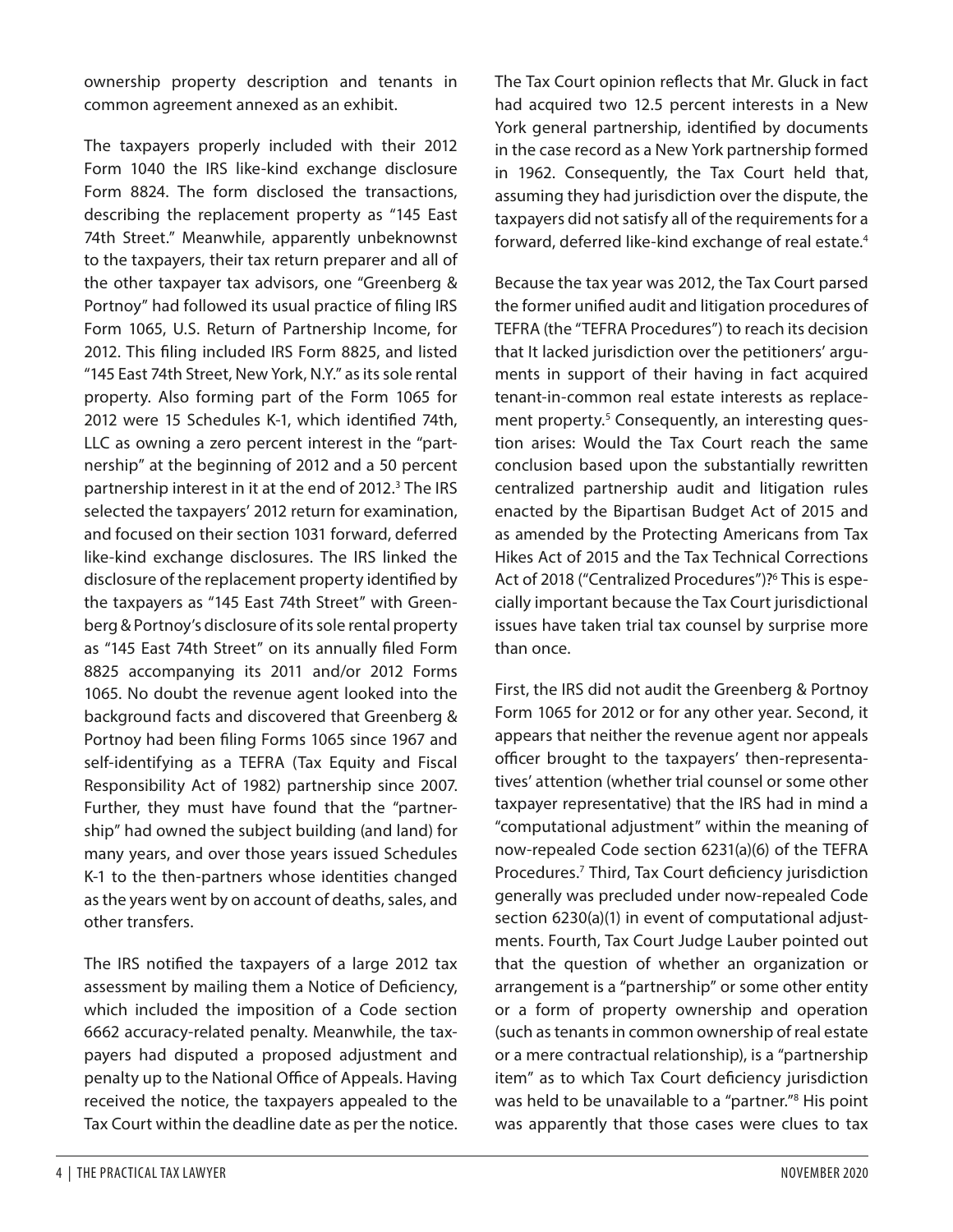counsel that the Tax Court would ultimately categorize the "partnership" classification as a "computational adjustment."

TEFRA Procedures, Code section 6233(a), reads as follows:

(a) GENERAL RULE.—If a partnership return is filed by an entity for a taxable year but it is determined that the entity is not a partnership for such year, then, to the extent provided in regulations, the provisions of this subchapter are hereby extended in respect of such year to such entity and its items *and to persons holding an interest in such entity* (emphasis added).

The Centralized Procedures now provide more clearly as follows, at Code section 6221(a):

(a) IN GENERAL.—Any adjustment to a partnership related item shall be determined, and any tax attributable thereto shall be assessed and collected, and the applicability of any penalty, addition to tax, or additional amount which relates to an adjustment to any such item shall be determined at the partnership level, expect to the extent otherwise provided in this subchapter (emphasis added).

Moreover, Treas. Reg. section 301.6241-1(a)(6)(v)(J) states that a partnership-related item includes "the identity of a person as a partner in a partnership."

Presumably, with regard to any partner or ostensible partner that IRS examiners now audit (assuming they check to find out that the partnership, if eligible, has not elected out of the Centralized Procedures), the IRS examiners should be expected to notify the "partnership representative" (defined at Code section 6223) that a partner audit is taking place that might result in tax classification of the partnership as a tenancy in common.<sup>9</sup> Upon notice, the partnership representative likely will have contractual duties that include notification of the affected partner about the issue. From there, the Centralized Procedures will control the course of the audit and the affected partner's opportunity to take control of the issue, including going to Tax Court. At least the 114th Congress intended that the Centralized Procedures would work this way in practice. Whether there will be many more gruesome outcomes like Gluck is unclear; but there will definitely be quite a few more headaches arising from the Centralized Procedures technicalities.10

### **TAX COURT DETERMINATION OF PARTNERSHIP EXISTENCE FOR TAX PURPOSES**

The Tax Court's substantive determination that Mr. Gluck replaced his relinquished real estate with two 12.5 percent general partner interests is also of interest in light of the recent United States Supreme Court (Court) opinion in Simon E. Rodriguez v. Federal Deposit Insurance Corporation.<sup>11</sup> The Tax Court held that Code section 1031 was inapplicable because the persons with interests in 145 East 74th Street had been self-identifying as a "partnership" by virtue of consistently filing Forms 1065, and other documents of record identified "Greenberg & Portnoy" as a joint venture (or it or its predecessor) as a New York general partnership since 1962. Meanwhile, the Rodriguez decision held that, in the absence of congressional authorization, federal common law made by the federal courts is necessary to protect uniquely federal interests. Ergo, in the absence of congressional authorization or uniquely federal interests, the federal courts must look to applicable state law to determine such matters as the character or qualities of property rights, whether there were contributions or other kinds of transfers of property, and other legal factors pertinent to determining the application of the Code. It might be tempting to conclude that"uniquely federal interests" means *all* IRS tax assessment and collection cases. So Rodriguez should be interpreted narrowly within the context of it own facts and as applicable only to other cases where the IRS is a stakeholder. but how the Rodriguez decision will affect future cases is now an open question; so further observations can be made about it.

Rodriguez involved a consolidated group tax-sharing agreement. The issue was which group member should get to keep a \$4 million corporate tax refund that the IRS subsequently sent to the common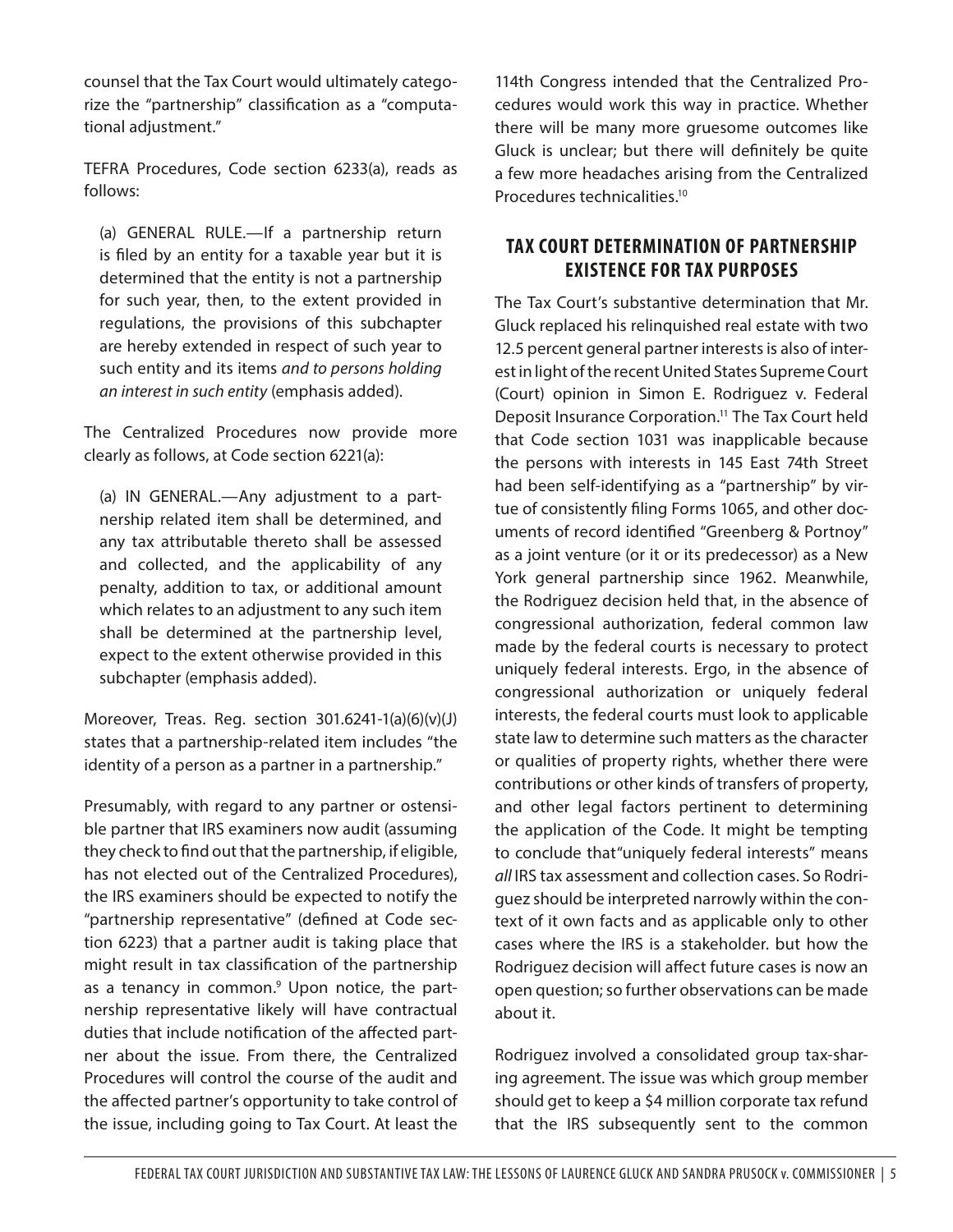parent. Should the common parent get the refund or should it go to the subsidiary that was the source of a year's consolidated group tax loss? The Tenth Circuit did not apply the relevant state's contract law canons of interpretation, construction, or other jurisprudential principles used to resolve disputes over agreements. Instead, it drew upon In re Bob Richards Chrysler-Plymouth Corp.,<sup>12</sup> and framed the issue this way: Whether the tax-sharing agreement unambiguously deviated from the rule in Bob Richards, so that the group member whose activities resulted in the group overall loss was entitled to the IRS tax refund based on that loss. To the Court in Rodriguez, this amounted to applying "federal common law" to decide the case and that doing so was incorrect.<sup>13</sup> So the Court not only reversed and remanded, it also invalidated the long-standing rule of Bob Richards that the group member realizing the loss generating a tax refund gets to keep the refund absent an agreement to the contrary. The Court didn't have to invalidate the Bob Richards rule to decide the case; but it emphasized that the federal courts, in addressing Code-related issues, need to construe tax-sharing agreements, and by clear implication other contracts, by following the governing state's law.14 Obviously, the overturning of Bob Richards is likely to have extremely wide application in future cases in which the tax controversy at hand involves issues such as ownership of property, contract interpretation and construction, and other areas of the common law.

The "fact of liability," or as frequently phased by federal tax opinions, the "fixing" of liability, continues to be relevant under Code section 461 for all tax accrual method businesses. See Code § 461(h)(4). in Giant Eagle, Inc. v. Commissioner,<sup>15</sup> the Third Circuit Court of Appeals looked to Pennsylvania contract law to identify the presence of a unilateral contract made by Giant Eagle Supermarkets with patrons participating in its discount gas points program. The court also construed the terms of the unilateral contract by following Pennsylvania contract law to ascertain the point in time at which Giant Eagle's liability for selling gas at a discount became fixed. Based on state common law, the court held that the liability became fixed whenever patrons purchased

supermarket items entitling them to reduced gasoline prices at Giant Eagle pumps. The IRS had argued that no fixing of liability and cost to Giant Eagle can occur, following the rationale of General Dynamics v. United States,<sup>16</sup> until the moment a patron buys Giant Eagle gas using his or her Giant Eagle accumulated discount gas points, and that Pennsylvania contract law was irrelevant.17

One might reasonably conclude that the Rodriguez opinion calls into question the rationale of General Dynamics, and therefore will have a bearing on the outcome of future cases involving the question of whether or not the taxpayer's liability has become fixed, such that the associated costs can be claimed for the tax period as ordinary and necessary deductions taken into account under the percentage of completion of contract method as costs of goods sold inventory or some other accrual method scenario.

Another aspect of the Rodriguez decision that might influence lower federal tax courts and future Court tax decisions is found in Justice Thomas's dissenting opinion in United States v. Sandra L. Craft.<sup>18</sup> The Craft case raised the issue of whether a tenant by the entireties of real estate possesses property or rights to property to which a federal tax lien can attach under Code section 6321. In 1988, the IRS assessed \$482,446 in unpaid income tax liabilities against Mr. Don Craft, Sandra's husband, on account of his failure to file federal income tax returns for the years 1979 through 1986. Later, the IRS filed a federal tax lien under Code section 6321, stating in the text of the lien that it attached to "all property and rights to property, whether real or personal, belonging to" Mr. Craft. At the time the lien was filed, Mr. and Mrs. Craft owned real estate in Grand Rapids, Michigan, as tenants by the entirety. The Sixth Circuit held that the federal tax lien was invalid against the real estate because, under Michigan law, Mr. Craft had no stand-alone interest in a property held as a tenant by the entirety to which an IRS lien would attach.

The majority of the Court phrased the issue as follows: "Whether the interest of respondent's husband in the property he held as a tenant by the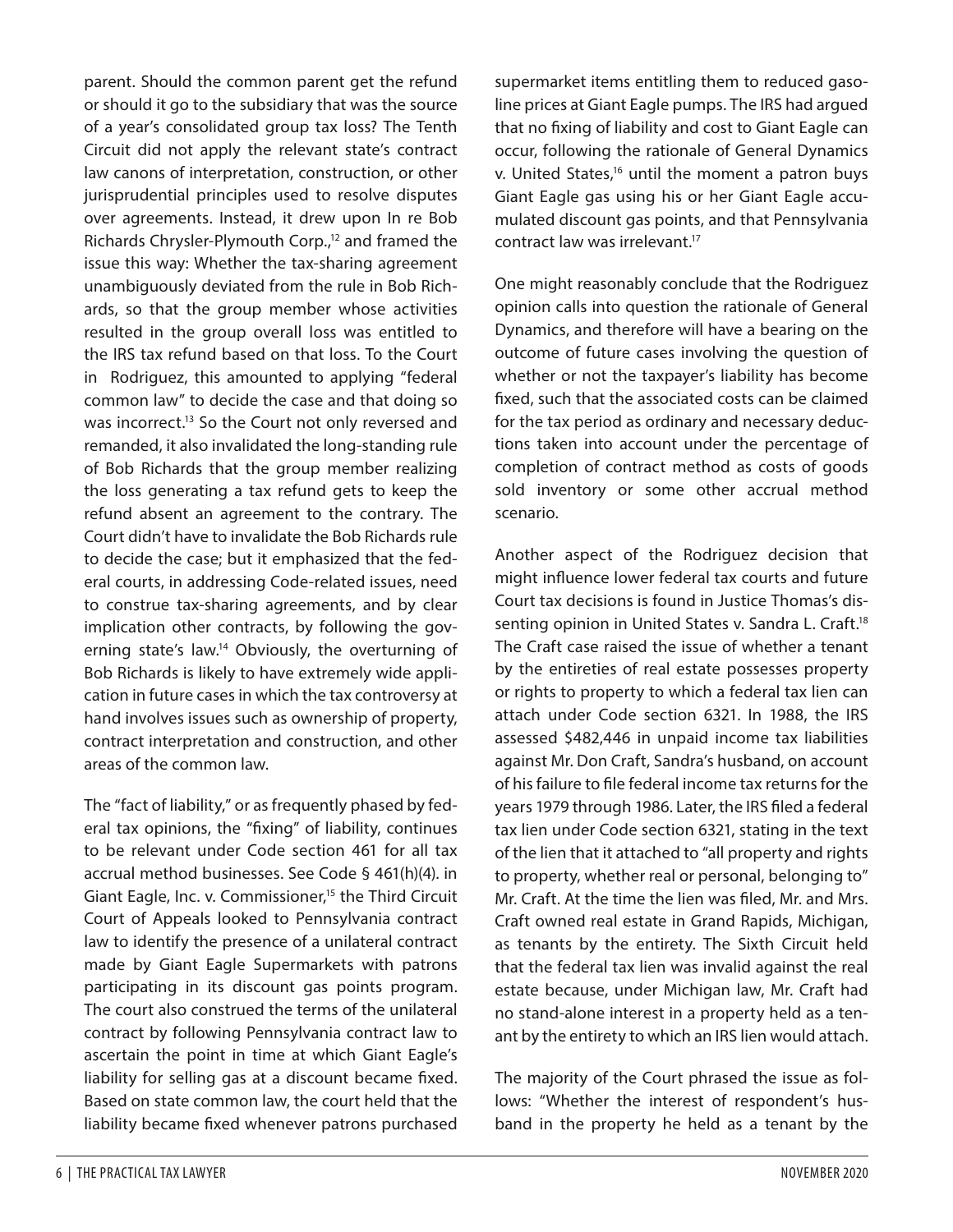entirety constitutes property and rights to property for purposes of Code § 6321." The Court held that resolution of the issue was a question of federal law. The tax liability the IRS sought to satisfy by filing the lien was Mr. Craft's alone. Since Mr. Craft owned property or had rights to property as one of two tenants by the entireties within the meaning of Code section 6321, the lien attaches to cut off or encumber Mrs. Craft's property and rights to property. Case closed.

Justice Thomas's dissenting opinion charges the Court with having created a federal common law of property. After all, the Court held that Mr. Craft possessed individual rights in the tenancy by the entirety sufficient to constitute "property and rights to property" within the meaning of Code section 6321 for the purposes of attachment of a federal tax lien. Justice Thomas believed that precedent, and in particular the Court's earlier decision in Drye v. United States<sup>19</sup> did not justify the holding of the majority. Justice Thomas would have had the Court instead rule that a tenant in a tenancy by the entirety under Michigan law lacks a divisible vested interest in property and control of property with respect to its sale, encumbrance, or other transfer, and also does not possess the ability to devise any portion of the property because it is subject to the other tenant's right of survivorship. See Rogers v. Rogers.<sup>20</sup> Consequently, a federal tax lien aimed at one tenant cannot attach to deprive the prior co-owner of her various state law rights of ownership.

So only in the presence of congressional authorization, or in the presence of uniquely federal interests that need to be protected by federal courts, is resorting to or creating a federal common law appropriate in deciding Code controversies.<sup>21</sup>

Returning to Gluck, Code section 761 and section 7701(a)(2) have long set forth the definition of the term "partnership" expressly for federal income tax purposes. Consequently, Congress has clearly authorized the federal courts to construe and apply the term "partnership" with reference to the evolving federal common law concerning the presence or absence of a partnership for purposes of the Code.

This conclusion is clearly reflected in such cases as Commissioner v. Tower, $22$  (whether a partnership exists for tax purposes is not dependent on state law), and Commissioner v. Culbertson, $23$  (follows Tower), and Burde v. Commissioner.<sup>24</sup> Burde held that three co-owners of a patented invention who had engaged in extensive activity concerning development and marketing of the invention constituted a "partnership" for purposes of Code section 1235 despite their lack of a partnership agreement, the filing of Form 1065, or a business bank account for depositing income and paying expenses. In addition, Treas. Reg. section 1.761-1(a)(1) provides that the term "partnership" is "broader in scope" than the meaning frequently found in state statutes or judicial opinions. It further provides that mere co-ownership of property, which is maintained, kept in repair, and leased does not constitute a partnership. On the other hand, the regulation states that tenants in common may be partners if they actively carry on a trade, business, financial operation, or joint venture and divide or intend to divide the profits. Consequently, Gluck's substantive holding is as sound as can be.

A difficulty with predicting the Court's decision in Rodriguez as portending a shift in the Court's jurisprudence where sections of the Code implicate questions of state common law is the fact that the Court itself is the source of federal common law in many tax cases. This observation finds support by comparing the Court's decision in General Dynamics v. United States<sup>25</sup> with its decision in United States v. Hughes Properties.<sup>26</sup> Both cases involved the question of when a liability becomes fixed for purposes of the accrual method of accounting under Code section 461. Hughes Properties involved a casino operation making available to patrons progressive slot machines. Progressive machines (at the time) had a jackpot that increased over the time since the last jackpot had been won. Also, there was a maximum progressive jackpot amount. At the conclusion of each of its tax years, at midnight on June 30, Hughes Properties accrued registered but yet-tobe-won progressive jackpot amounts as a fixed liability, and claimed the accrued amount as a deduction under Code section 162 as an ordinary and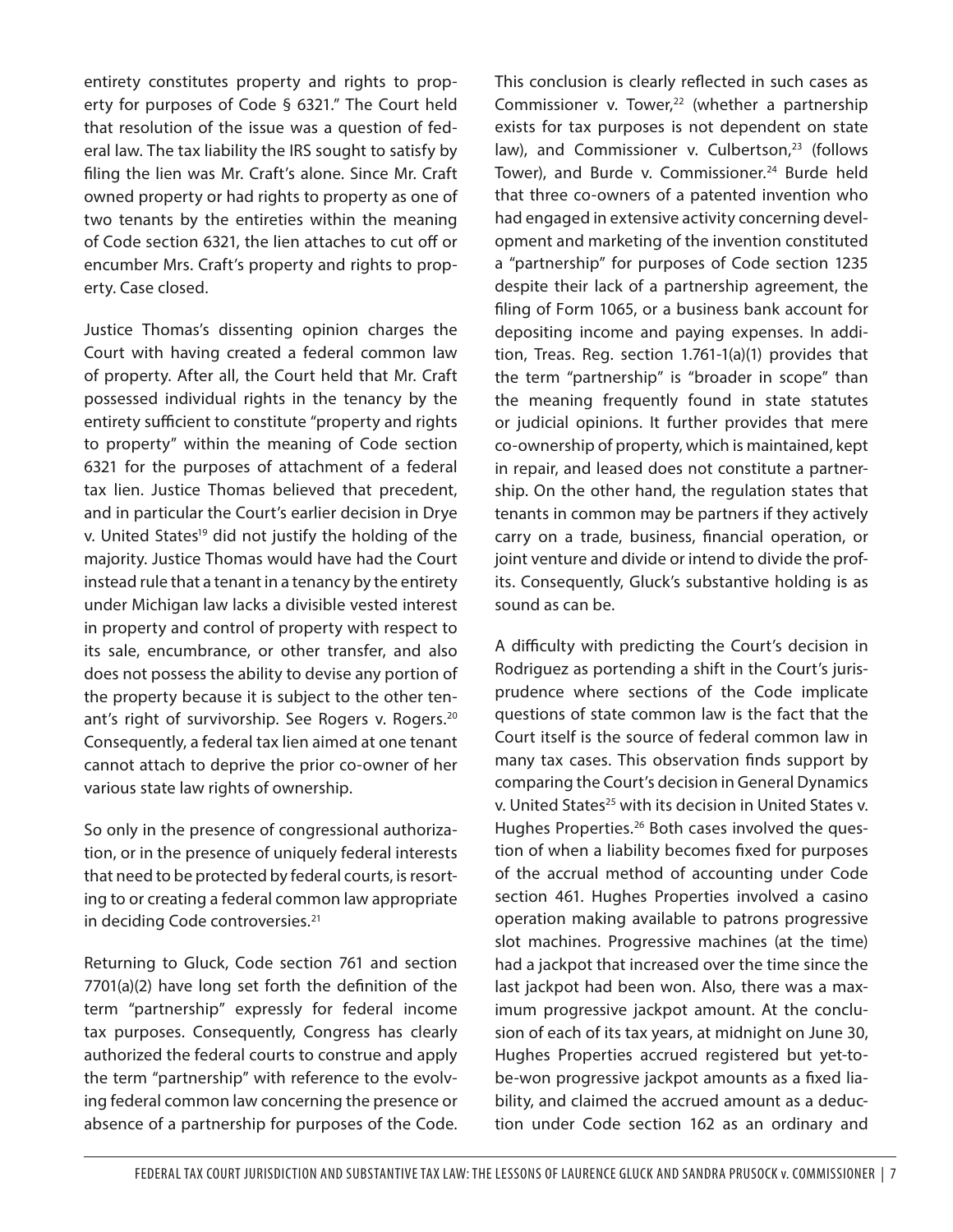necessary business expense incurred in carrying on a trade or business. The IRS did not dispute that the progressive jackpot payoffs were ordinary and necessary business expenses, but it believed the accrual to be premature because the progressive jackpots had not been paid out and, conceivably, would never be paid out, if an event such as a corporate bankruptcy intervened between the taxpayer's time of accrual and actual payoff.

The Court sided with Hughes Properties by agreeing that the Nevada Gaming Commission's Gaming Regulation section 5.110 required Nevada casinos to record at least once a day the progressive jackpot amount registered on each progressive machine. The Court noted that the regulation was strictly enforced by the Commission. Consequently, the Court held that Hughes Properties' liability to pay the amount on the progressive jackpot as of midnight of the last day of its fiscal year was definitely fixed. The Court stated that "[t]he effect of the Nevada Gaming Commission's regulations was to fix respondent's liability." By contrast with this conclusion, two dissenting Justices (Stevens joined by Burger) would have introduced further the consideration that if Hughes Properties were to surrender its gaming license and/or file for bankruptcy, it could be relieved of its liability to pay then yet-tobe-won progressive jackpot amounts. Interestingly, bankruptcy is a matter of federal law. Consequently, one can discern in the dissenting opinions a federal common law determination.

General Dynamics addressed the issue of whether an accrual basis corporation had a fixed liability under its self-insured employee medical plan to reimburse employees for medical services received before year-end, but not submitted for reimbursement. General Dynamics believed that its liability was fixed under its reimbursement policy whenever an employee or family member received reimbursable medical services, so accrued unpaid reimbursement estimates each year should be treated as Code section 162 ordinary and necessary business expenses. The majority of the Court looked to its own precedent and held that the facts presented a mere estimate of liability based on events that had

not occurred before the close of the taxable year, and, therefore, the deduction did not pass the "all events" test of Code section 461 and its regulations. Further, the Court stated that it "disagree[d] with the legal conclusion of the courts below that the last event necessary to fix the taxpayer's liability was the receipt of medical care by covered individuals." Three dissenting Justices, including Justice Blackmun, who wrote the majority opinion in Hughes Properties, criticized the majority opinion for creating a federal common law rule that, for purposes of tax accrual, a claim had to be filed to fix liability. The dissenters would have preferred to follow the lower courts' approach.<sup>27</sup> The Claims Court had noted that the amount of the reimbursement liability could be determined with reasonable accuracy before claims for reimbursement were submitted, because the health insurance industry had made a science out of estimating reimbursement liability before claims were made, but after services were rendered. In addition, the Claims Court rested on the following determination: "[p]laintiffs' liability…was not based on the filing of a [reimbursement] claim; rather, it was fixed under the terms of the self-insured plans upon occurrence of the insured event—the receipt of covered services by the insureds." The upshot of this statement was that, whether the self-insured plan was governed by the law of the given state or was exclusively governed by ERISA, the Claims Court did not rely entirely on the Code in determining the fixing of General Dynamics' reimbursement liability.

#### **CONCLUSION**

To sum up the import of the broad subject matter of this article, first, the Gluck opinion illustrates that federal court jurisdiction limitations under the Centralized Procedure regime are something to look into whenever IRS communications involve tax clients who are or possibly might be classified as "partner[s]" as defined in the Code and regulations and in light of the federal common law "partnership" classification cases. Second, the Rodriguez opinion and holding represent a significant federal tax law development. The Tax Court's Gluck decision passes muster because Congress had long ago enacted a nationally uniform federal definition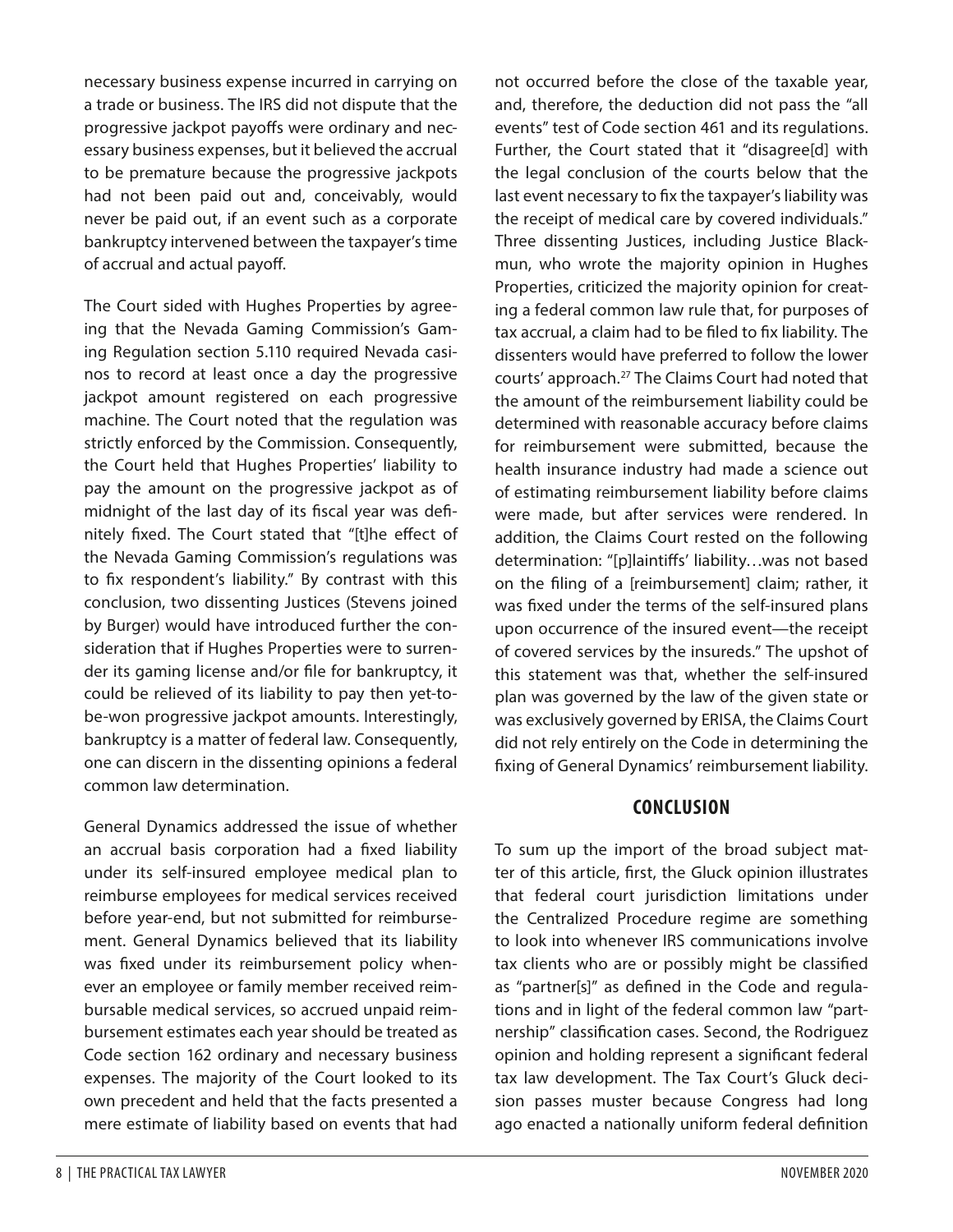of "partnership" and "partner" for purposes of the Code. Hence, besides the Code and regulations, federal case or common law remains what one will look to in addressing emerging "partnership" or "partner" classification issues. Of course, it is appropriate that those cases take into account state partnership laws if necessary or desirable to reinforce a correct result. Third, assuming Rodriguez' holding passes the test of time and guides how future cases might be decided, it could significantly diminish the precedential weight of many federal tax cases, as well as

that of some familiar Supreme Court decisions. This latter conclusion is important to practice situations that lead one to precedents that involve questions of "underlying" state statutes, regulations, case law, and other state law-oriented authority, including the Restatements of the Law, as necessary to review as part of the application of the Code or regulations to the facts. Not that this is something new. Rather, new opportunities for "the defense" are going to emerge in your practice.

#### Notes

- 1 Treas. Reg. § 1.1031(k)-1(g)(3) sets forth the definition of a "qualified escrow account" safe harbor from any and all post-transaction IRS allegations that a relinquishing taxpayer had actually or constructively received the relinquished property sale proceeds as a taxable event and later reinvested in a similar type of property.
- 2 Treas. Reg. § 301.7701-2(c)(2)(i) sets forth the general rule that a single-member limited liability company is a "disregarded entity" for all federal income tax purposes. Of course, there are exceptions, but as a general rule the single-member limited liability company is ignored for income tax reporting and payment purposes. Its sole owner bears those responsibilities.
- 3 During September 2012, 74th LLC purchased another 25 percent interest in what Mr. Gluck apparently believed was a tenant in common interest in the apartment building. The opinion indicates that this purchase was a transaction unrelated to the Code section 1031 exchange.
- 4 Code section 1031(e) by clear negative implication rendering partnership interests as ineligible for like kind exchange treatment (an interest in a partnership which has in effect a valid election under section 761(a) to be excluded from the application of all of Subchapter K shall be treated as an interest in each of the assets of such partnership and not as an interest in a partnership); and Treas. Reg. §1.1031(a)-1(a)(1)(iv) being explicit about that (section 1031 does not apply to any exchange of a partnership interest regardless of whether the interests exchanged are limited or general partnership interests) cannot be challenged in federal court other than on frivolous grounds. On appeal from Tax Court decisions, the circuit courts' standard for judging fact-finding and ultimate findings of fact is "clear error." See Code section 7472(a)(1) and see, e.g., United States v. General Motors Corp., 384 U.S. 127, n.16 (1966). The author, anyway, can't see any factual "clear error" in the Tax Court's decision.
- 5 During the 2000s the author was involved in a number of carefully planned and executed partnership to tenant in common conversions preparatory to Code section 1031 forward, deferred like-kind relinquishments of part interests of rental real estate. Upon his information and belief, preparatory conversions on the relinquishment leg and

replacement leg were widespread nationwide. The gruesome outcome in Gluck becomes more real in this light.

- 6 The Practical Tax Lawyer has recently published two articles focusing on the Centralized Audit Procedures. Robert S. Schwartz, "Centralized Partnership Audit Procedures," volume 33, number 4, p. 20 (September 2019), and Jerald David August, "Tax Controversies and Litigation under the New Centralized Partnership Audit Rules: Are Your Clients Ready?" volume 34, number 2, p. 35 (March 2020) (Part 1), volume 34 number 3, p. 25 (May 2020) (Part 2).
- 7 "(6) COMPUTATIONAL ADJUSTMENT.—The term 'computational adjustment' means the change in the tax liability of a partner which properly reflects the treatment under this subchapter of a partnership item." In addition, TEFRA Procedure section 6231(a)(3) defines the term "partnership item" as follows.: "(3) PARTNERSHIP ITEM.—The term 'partnership item' means, with respect to a partnership, any item required to be taken into account for the partnership's taxable year under any provision of subtitle A to the extent regulations prescribed by the Secretary provide that, for purposes of this subtitle, such item is more appropriately determined at the partnership level than at the partner lever."
- 8 Blonien v. Commissioner, 118 T.C. 541 (2002), supplemented by T.C. Memo 2003-308; Tigers Eye Trading, LLC v. Commissioner, 138 T.C. 67 (2012), aff'd in part, rev'd in part, and remanded sub nom; Logan Trust v. Commissioner, 616 F. App'x. 426 (D.C. Cir. 2015).
- 9 In light of section  $301.6241-1(a)(6)(v)(J)$  they should someday be compelled by the courts to do so if not doing so institutionally. Cf., Clay v. Commissioner, 152 T.C. 223 (2019). The Tax Court held that written supervisory approval of penalties must be obtained by an examining agent before the first formal communication of a penalty determination to assess a penalty, or else later IRS penalty assessments are void for lack of IRS compliance with Code section 6751(b).
- 10 Having read the opinion, one wonders about the transactional circumstances that led to the unhappy outcome. The opinion speculates. Experience in the area leads to some other speculation, as follows: